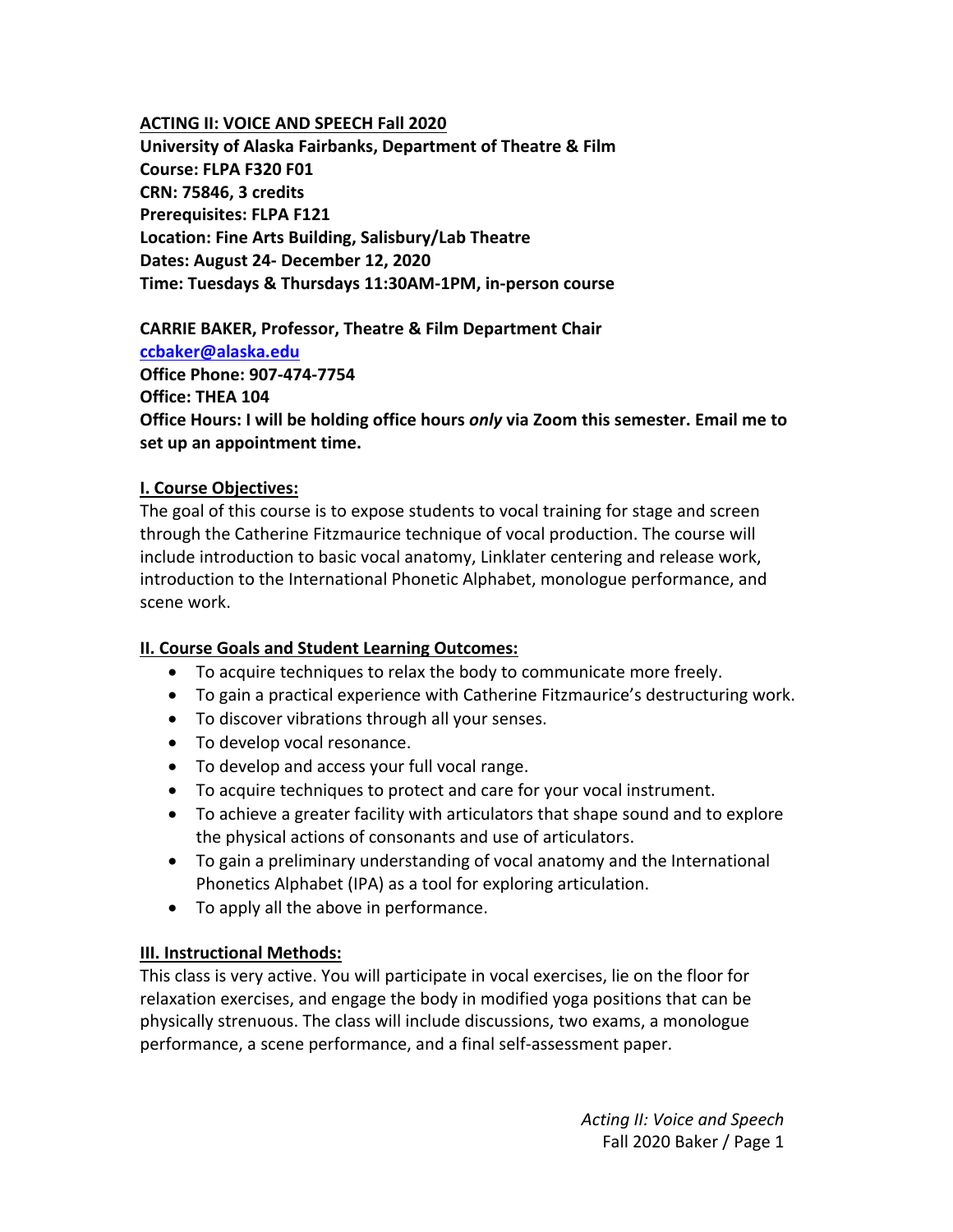## **IV. Required Reading:**

- Freeing the Natural Voice, Revised & Expanded edition, Kristin Linklater, Drama Publishers. ISBN: 978‐0‐89676‐250‐3
	- \*\*This text is on 24‐hour reserve in the library and available for purchase online.
- Chekhov's Three Sisters and Woolf's Orlando: Two Renderings for the Stage, Sarah Ruhl, Theatre Communications Group. ISBN:978‐1‐55936‐404‐1 \*\*This text is available via our Rasmuson Library website as an e‐book at: http://library.uaf.edu/.
- Various handouts during the semester.

### **V. Required Equipment:**

- YOGA MAT: Each student must bring a personal yoga mat to class each day. If you do not own one, they are available for purchase at the bookstore or any sporting goods store in town or online.
- WINDOW MASK: Each student must wear a "window mask" to class each day. The department is providing the "window mask" for use for this class; you will only get one.
- Theatre UAF Tumbling Mats: You will each have an assigned mat for floor work to use under your yoga mat. You will sanitize your mat before and after each use. Tumbling mats will stay in the theatre between classes.
- You may reserve a locker through Student Drama Association to store your mat/ mask. Please do not leave them in the theatre or dressing rooms.
- If we must move to online at any point in the semester you will need:
	- o computer (with camera, mic)
	- o yoga mat
	- o SPACE to work on floor
	- o SPACE to make noise and act with emotion and volume
	- o Fast, reliable internet connectivity to:
		- Zoom bi-weekly synchronous class meetings
		- **EXTED** Zoom scene rehearsals with partner
		- create/upload/share video final performances
		- use Blackboard and Google drive shared (and individual) folders
- Class sessions may be recorded via Zoom and shared with only other enrolled students via Blackboard.

### **VI. Required Safety Procedures:**

The following safety procedures will be followed each class.

- Wear a mask upon building entry and keep it on for the duration of your time in the building.
- Enter the space through the Salisbury Theatre, using the stairs stage right.
- Sanitize your hands upon entry to the theatre and before you leave class.
- Stay 6 feet apart from others.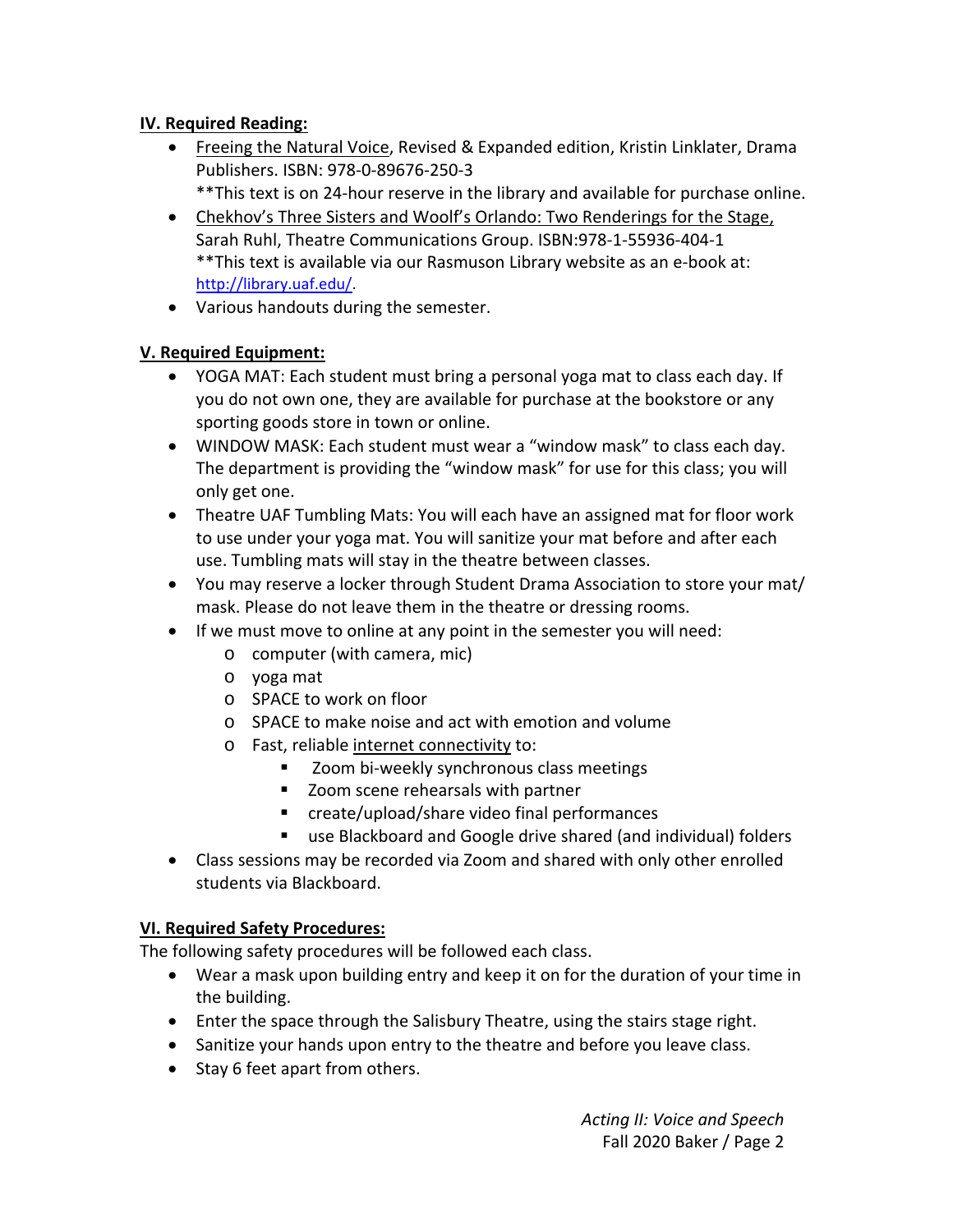- Touch as few surfaces as possible. (I will be using handouts in this class, so if you prefer not to touch handouts, please bring a laptop to class so you can follow along electronically via Blackboard documents.)
- Do not touch your face.
- Do not attend class is you have a fever, cough, or any COVID-19 symptoms.
- Please think of safety first in all circumstances: make personal choices that protect your community.

### **VII. COVID‐19 Syllabus Statement**

Students should keep up to date on the university's policies, practices, and mandates related to COVID‐19 by regularly checking this website: https://sites.google.com/alaska.edu/coronavirus/uaf/uaf-students?authuser=0

Further, students are expected to adhere to the university's policies, practices, and mandates and are subject to disciplinary actions if they do not comply.

### **VIII. Recommended Reading:** (available in Carrie's office)

- Speaking with Skill, Dudley Knight, Bloomsbury Publishing ISBN: 978‐1‐4081‐5689‐6
- The Right to Speak, Patsy Rodenburg, Routledge Publishers ISBN: 0‐87830‐055‐4

### **IX. Audition:**

All Acting II: *Voice and Speech* students are encouraged to attend auditions throughout the semester as they come up. Find more information about this and the Theatre/Film season at uaf.edu/theatrefilm/. The department will be producing an online play this semester via Zoom; you can get performance practicum credit if cast in this production. Audition information is posted at www.uaf.edu/theatrefilm/auditions/

### **X. Absence Policy:**

**\*\*COVID‐19 POLICY: Do NOT come to class if you have a fever, cough, or any other COVID‐19 symptoms. I will adjust the below policy as necessary on a case by case basis this semester. Please communicate with me if you are ill or will be absent. Below are my expectations during a normal semester; this is not a normal semester, so I will be flexible.** 

*Attendance to all classes is mandatory***.** Exercises, lectures, discussions, and monologue and scene work cannot be made up for the simple reason that they happen in class. If you miss classes, you are missing the course.

Students are permitted two unexcused absences. Excused absences must be supported with email communication with Carrie. Each unexcused absence will reduce your final grade. Missing a class in which you are scheduled to perform is unacceptable and will further reduce your grade. When possible, notify me via email or phone before class if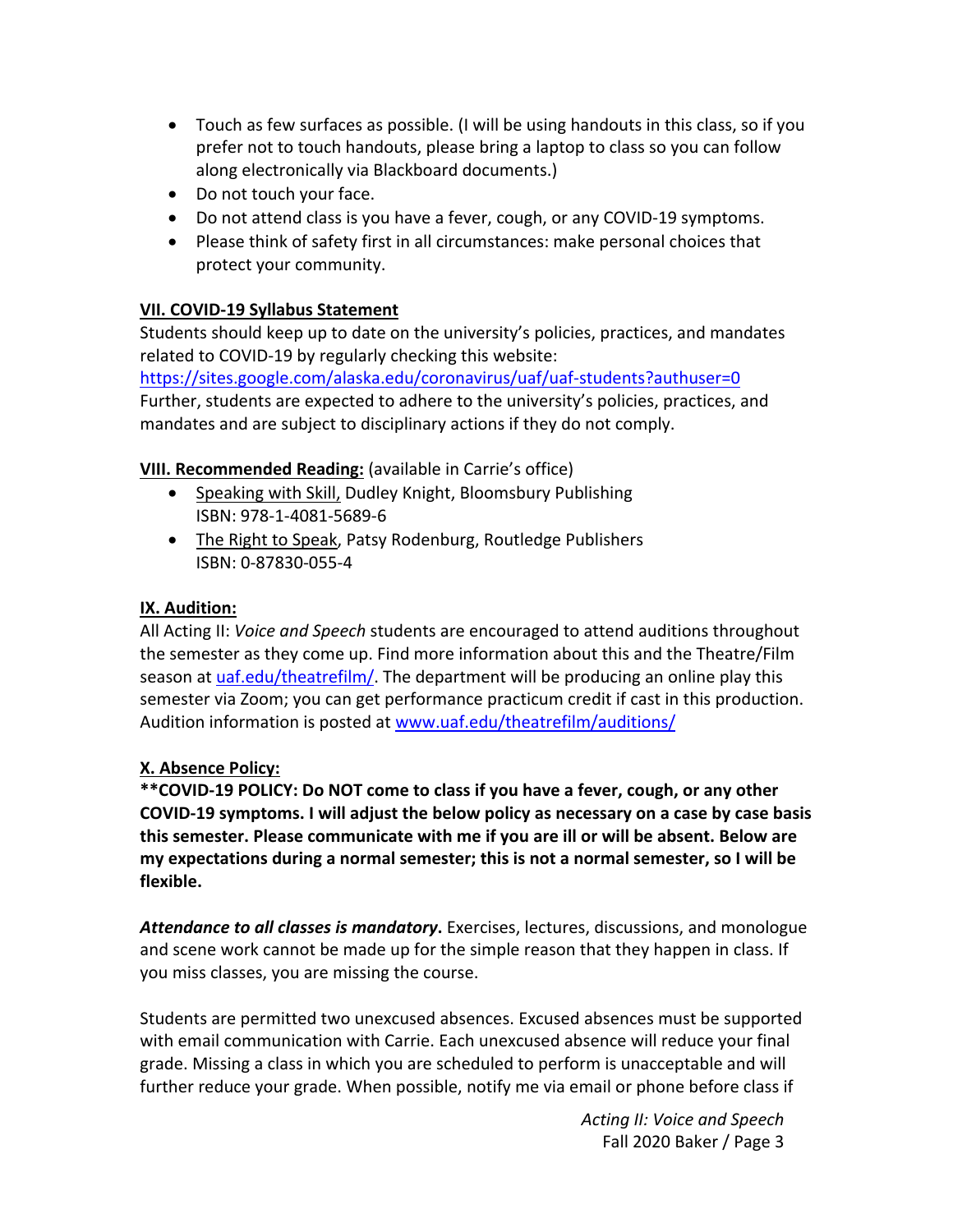you will be absent. All handouts and assignments will be given in class; if you miss a class, you are responsible for getting all handouts and assignments. All course paperwork (syllabus, assignments) will also be posted on Blackboard (online).

Please arrive to class on time. You are graded each day on attendance (including lateness) and participation. Each unexcused absence will reduce your Participation grade by 1 point. Being late will also reduce your grade. Three lates will equal one unexcused absence and reduce your grade accordingly. Come to class every day and be on time. I expect the highest level of professionalism and responsibility from each of you. As an actor, if you are hired on any job and chronically late, you will be fired. My attendance policies are, in part, meant to instill in you a professional code of conduct that will benefit your future in theatre, film, and television.

### **XI. Grading Policy:**

Please note: Grading will be based on a +/‐ system this semester. A minimum grade of C‐ is required for all prerequisites and major courses in the 2020‐21 catalog. Your grades for each assignment are posted in Blackboard and you can check your grade in the "My Grades" tool on Blackboard.

| <b>Shakespeare Monologue: 20 points</b> |                                    |
|-----------------------------------------|------------------------------------|
| <b>Chekhov Scene: 20 points</b>         |                                    |
|                                         |                                    |
|                                         |                                    |
|                                         | <b>TOTAL POSSIBLE POINTS : 100</b> |

| <b>Grading System:</b> |                |             |             |             |
|------------------------|----------------|-------------|-------------|-------------|
| l 97-100: A+           | $87-89: B+$    | 77-79: C+   | $67-69: D+$ | Below 60: F |
| 93-96: A               | 83-86: B       | 73-76: C    | 63-66: D    |             |
| 90-92: A-              | $80 - 82: B -$ | $70-72:$ C- | $60-62: D-$ |             |

**A. Class Attendance & Participation (15 points):** Your level of participation, enthusiasm, energy, and willingness to risk in this class is of the utmost importance. The work we will be doing is physical and demanding. I expect each of you to be committed to creating a positive, supportive, respectful atmosphere. I have zero tolerance for mocking, ridiculing, or in any way insulting a classmate. This classroom is a safe and respectful space. You are graded each class for participation, attitude, and effort.

### **Some Important Points:**

- Wear workout clothes to this class. No jeans please!
- Bring your YOGA MAT every day to class.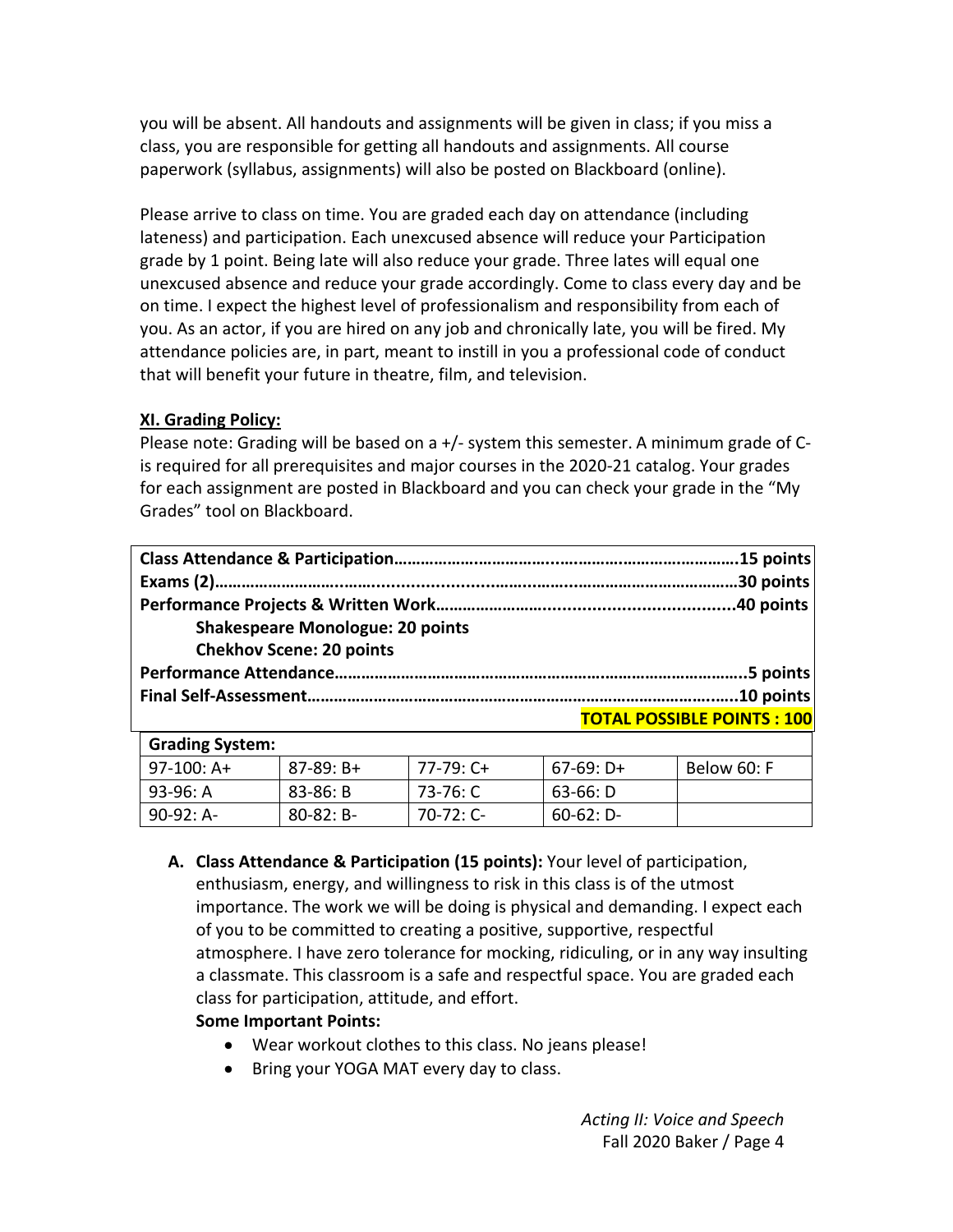- We are trying to reduce foot traffic through the department hallways downstairs due to COVID‐19, so please come to class in your workout clothes or change in the Lab Theatre bathroom.
- Silence cell phones.
- Bring a bottle of WATER to class every day.
- Please arrive to class on time, dressed properly, ready to work, and armed with an open mind and spirit. This means you need to arrive to class early if you need to change your clothes before class starts.
- Please follow all safety procedures stated above for every class.

### **B. Exams (30 points):**

There will be two in‐class exams during the semester: September 15, 2020: ANATOMY EXAM (15 points) October 8, 2020: IPA EXAM (15 points)

### **C. Performance Projects (40 points):**

You will have two performance projects this semester: a Shakespeare monologue and a Chekhov/ Ruhl scene. You are required to read Sarah Ruhl's translation of Chekhov's *Three Sisters* (it is available as an e‐book in the library). All material will be presented at the final exam performance in the Salisbury Theatre on Sunday December 6th (Actor call at 3pm, performance at 4pm).

- **Shakespeare Monologue (20 points):** You will choose your Shakespeare monologue, workshop it in class, have a second showing in the Salisbury, and a final exam performance of it in the Salisbury. I will hand out Monologue Guidelines later in the semester.
- **Chekhov Scene (20 points):** You will present one Chekhov scene from *Three Sisters* this semester. I will assign partners and scene material. We will workshop the scene in class, have a second showing in the Salisbury, and a final exam performance of it in the Salisbury. I will hand out Scene Guidelines later in the semester.

### **D. Performance Attendance (5 points):**

You will attend one production this semester: *She Kills Monsters: Virtual Realms* by Qui Nguyen November 13‐22, 2020 directed by Tom Robenolt, produced by Theatre UAF and performed via Zoom. You receive one free ticket for the show because you are in this class. Simply give your name to the box office when reserving your ticket and inform them that you are in this class.

#### **E. Final Self‐Assessment Paper (10 points):**

 Due at the final exam. Assess your own work and vocal development as an actor during the semester. I will handout Self‐Assessment Guidelines later in the semester.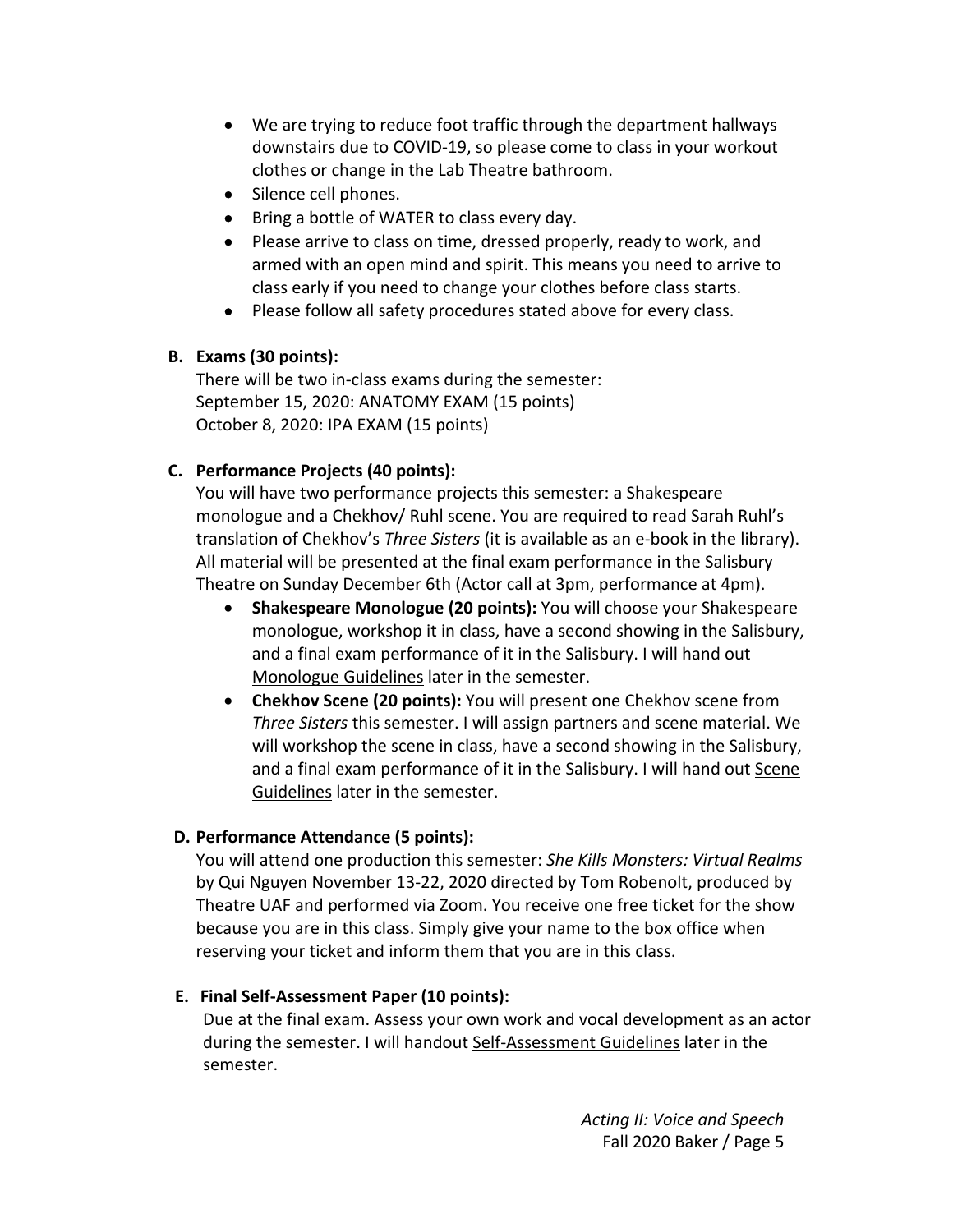# **XII. Important selections from the UAF Student Code of Conduct**:

"UAF requires students to conduct themselves honestly and responsibly, and to respect the rights of others. Conduct that unreasonably interferes with the learning environment or that violates the rights of others is prohibited…. Honesty is a primary responsibility of you and every other UAF student. The following are common guidelines regarding academic integrity:

- Students will not collaborate on any quizzes, in-class exams, or take-home exams that will contribute to their grade in a course, unless permission is granted by the instructor of the course. Only those materials permitted by the instructor may be used to assist in quizzes and examinations.
- Students will not represent the work of others as their own. A student will attribute the source of information not original with himself or herself (direct quotes or paraphrases) in compositions, theses and other reports.
- No work submitted for one course may be submitted for credit in another course without the explicit approval of both instructors."

## **If you cheat or plagiarize in this class, you will FAIL the assignment and possibly the entire class.**

## **XIII. Support Services:**

- Disability Services: http://www.uaf.edu/disability/
	- o I will work with the Office of Disability Services to provide reasonable accommodation to students with disabilities.
- Student Support Services https://uaf.edu/sss/
- Rural Student Services https://uaf.edu/ruralss/
- Military and Veteran Services: https://uaf.edu/veterans/
- UAF Writing Center http://www.uaf.edu/english/writing‐center/

## **XIV. Student Protections Statement**

UA is an AA/EO employer and educational institution and prohibits illegal discrimination against any individual: https://alaska.edu/nondiscrimination. UAF embraces and grows a culture of respect, diversity, inclusion, and caring. Students at this university are protected against sexual harassment and discrimination (Title IX). Faculty members are designated as responsible employees which means they are required to report sexual misconduct. Graduate teaching assistants do not share the same reporting obligations. For more information on your rights as a student and the resources available to you to resolve problems, please go to the following site: https://catalog.uaf.edu/academicsregulations/students‐rights‐responsibilities/

## **XV. Tentative Semester Overview (always subject to change):**

NOTE: For the most part, this class will be split into two parts each day: 60 minutes of voice work and 30 minutes of speech work. "Weekly Reading" should be done by the *Tuesday class* each week.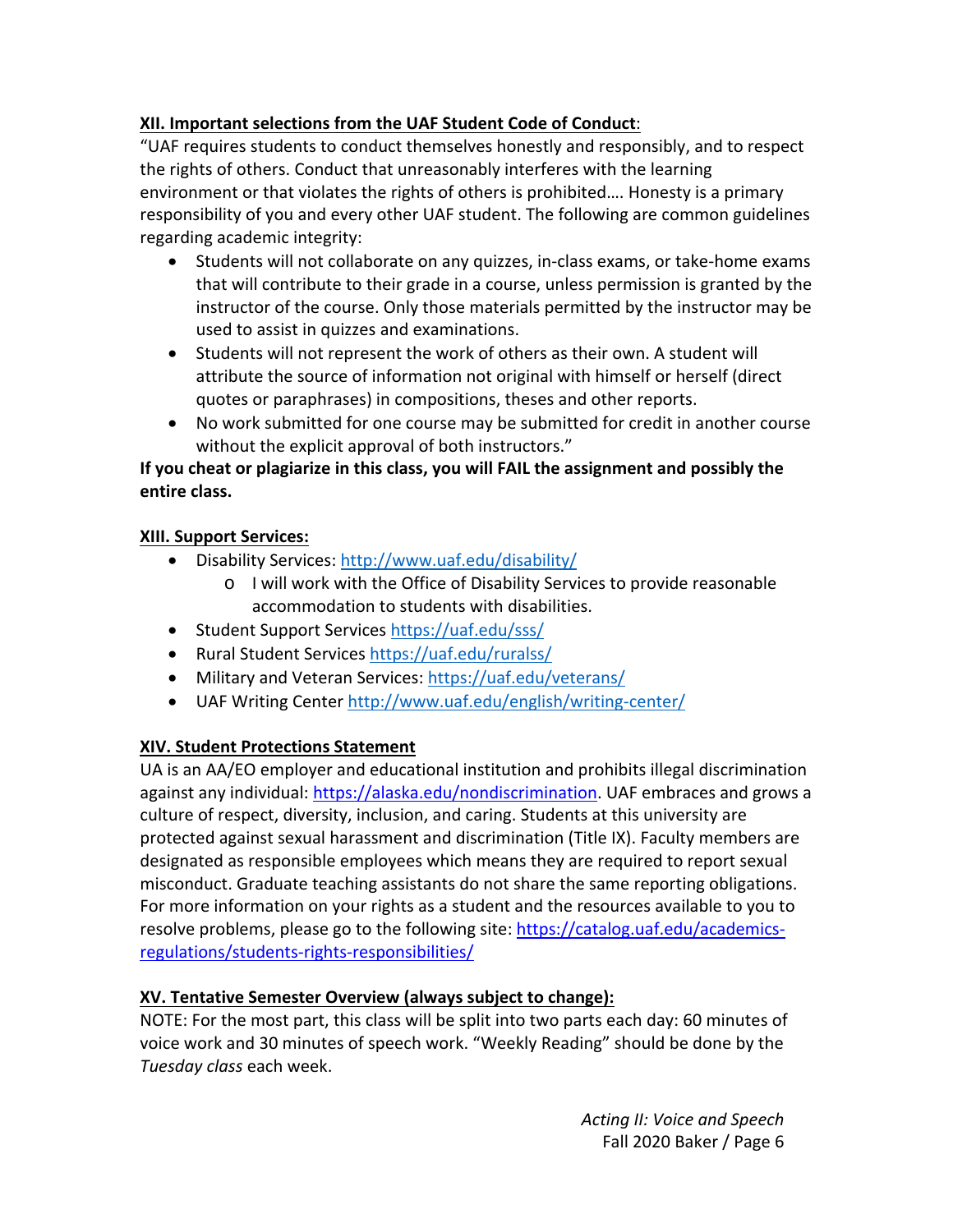# **Week 1**

8/25 Enrollment, Syllabus, Course Objectives, Grading Policy, Handouts

8/27 Anatomy: Spine, Sternum, Rib/ Skull, Jaw, Sinuses

Relaxation & Stretching techniques Destructuring: Child's Pose, Leg Tremor & Half Plow

# **Week 2**

### Weekly Assignments:

- Article: *Breathing is Meaning* by Catherine Fitzmaurice
- Article: *In the Cause of Freer Speech* by Dudley Knight
- Article: *Speaking With Skill Introduction* by Dudley Knight
- 9/1 Anatomy: Lungs & Breathing Muscles
	- Destructuring: Bow & Camel
- 9/3 Anatomy: Larynx

Destructuring: Cobra & Pelvic Lift

## **Week 3**

### Weekly Assignments:

- Article: *Silence* by Dudley Knight
- Handout: *Care of Performer's Voice*
- Anatomy Hand Out: Terms to Know
- Memorize Anatomy
- 9/8 Anatomy: Articulators & Points of Articulation
	- Destructuring: Side‐Reach Leg Tremor, Arm Tremor, Dying Roach
- 9/10 Anatomy Review

## **Week 4**

Weekly Assignments:

- Linklater: *Introduction* p.7‐27
- Anatomy Exam 9/15

9/15 ANATOMY EXAM

9/17 Destructuring/ Articulator Isolations, Resonance, Tongue Twisters

## **Week 5**

Weekly Assignments:

- Linklater: *Part One: The Touch of Sound* p.29‐86
- IPA: Practice Sheet, Memorize symbols
- Choose Monologue

9/22 Destructuring/ Articulator Isolations, Resonance, Tongue Twisters 9/24 IPA Consonants: stop‐plosives, nasals, fricatives, affricatives, approximants, aspirant/ Destructuring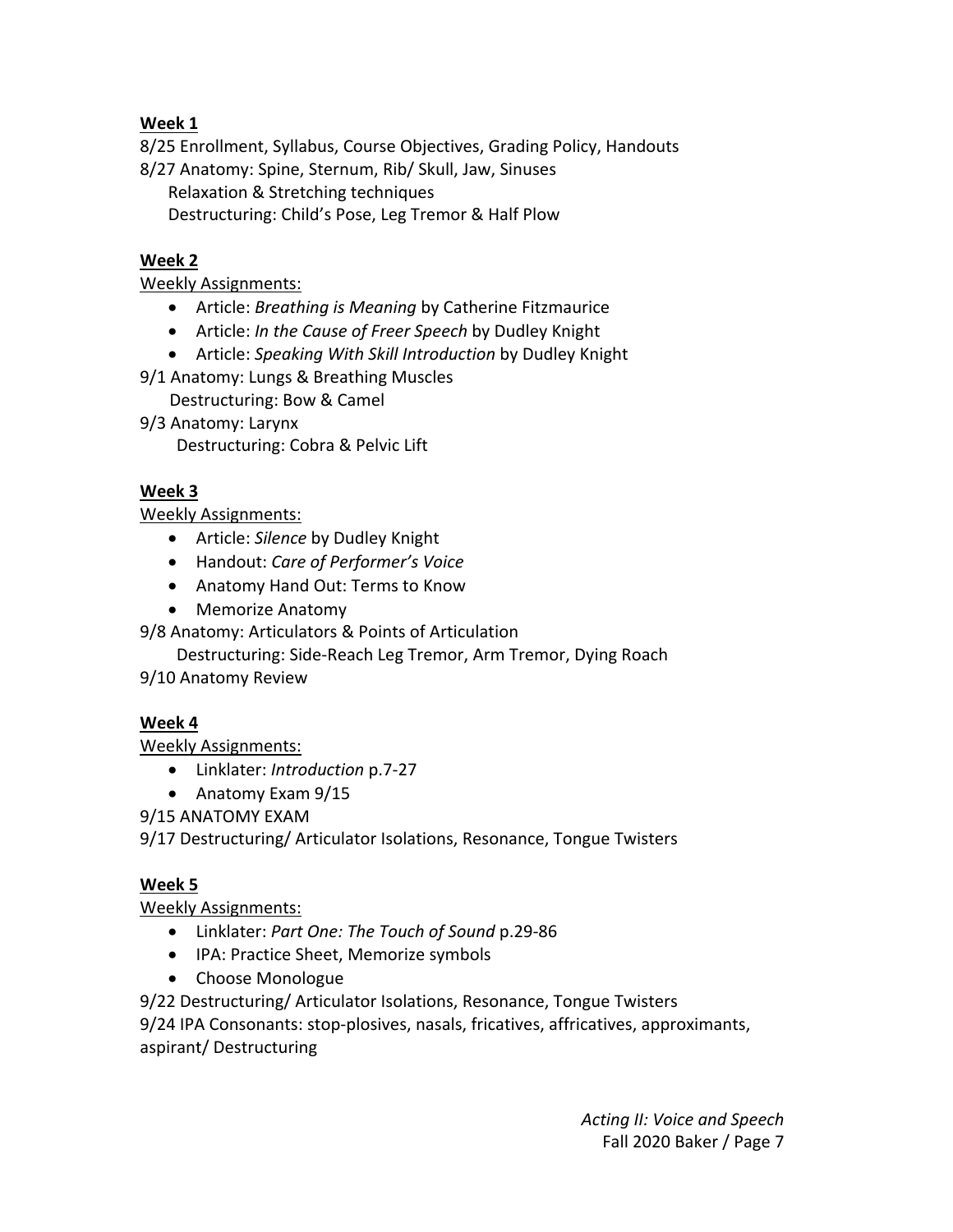### **Week 6**

Weekly Assignments:

- Linklater: *Part One: The Touch of Sound*  p.87‐137
- IPA: Practice Sheets, Memorize symbols
- Monologue Selections due to Carrie 9/29

9/29 IPA Vowels: front, back, mid/ Destructuring

10/1 IPA Diphthongs/ Destructuring

### **Week 7**

Weekly Assignments:

- IPA: Practice Sheets, Review symbols
- IPA: Review for Exam: 10/8

10/6 IPA Practice & Review

10/8 IPA EXAM

### **Week 8**

Weekly Assignments:

- Linklater: *Part One: The Touch of Sound*  p.137‐184
- Monologue: first showings

10/13 Scansion/ Acting Shakespeare Handout/ Monologue Rehearsals 10/15 Monologues (2)

### **Week 9**

Weekly Assignments:

- READ PLAY: *Three Sisters*
- Chekhov: *Three Sisters* scene work & partners assigned 10/20
- Monologue: first showings

10/20 Monologues (2)

10/22 Monologues (2)

### **Week 10**

Weekly Assignments:

- Linklater: *Part Two: The Resonating Ladder* p. 185‐245
- Monologue: first showings
- Rehearse scene

10/27 Monologues (2)

10/29 Monologues (2)